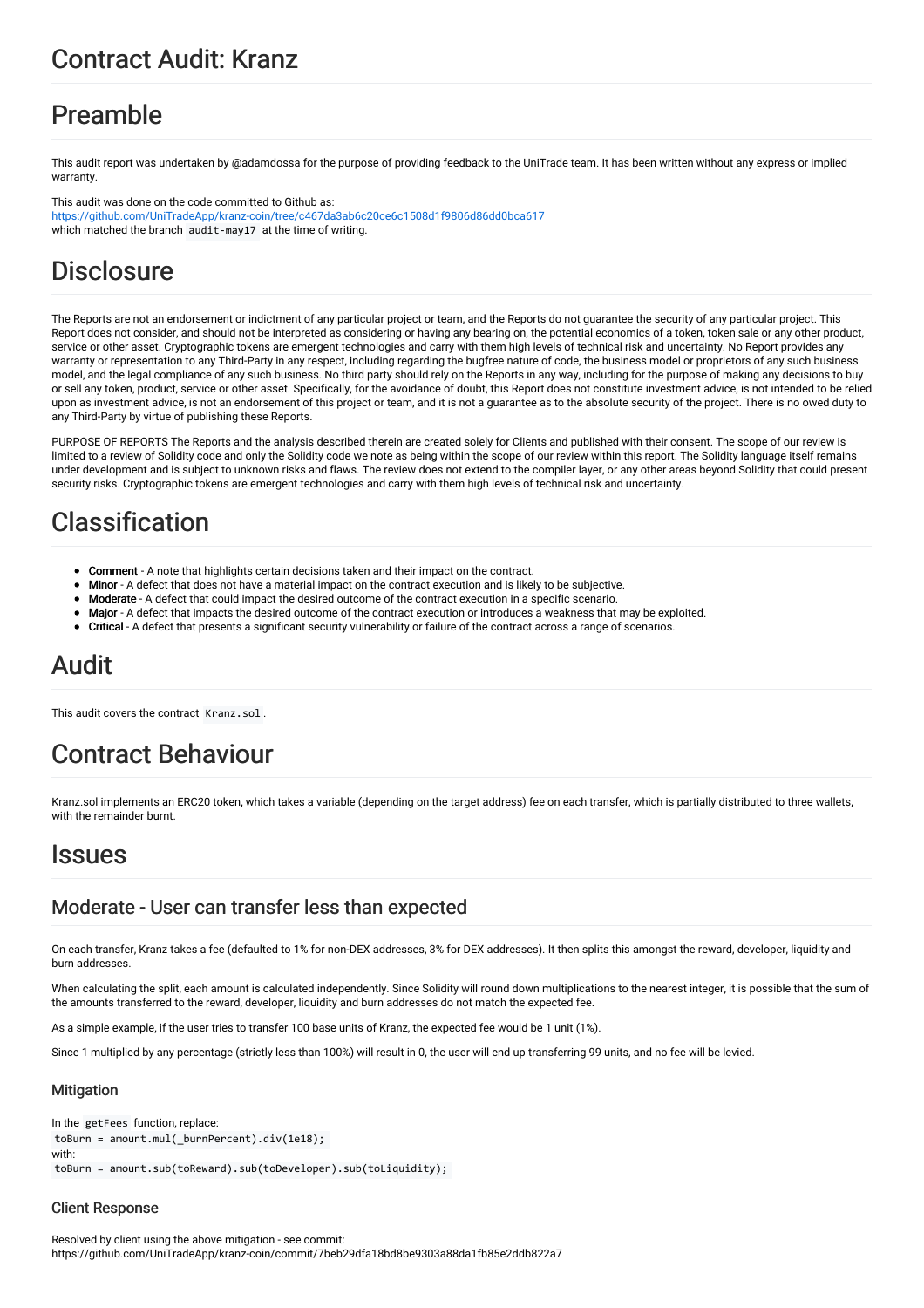Kranz has a address private \_uniswapAddress; which is matched against for each transfer, to determine whether a 1% or 3% fee should be levied.

The intention is that this address would be set to the Uniswap V2 pool for the [KRANZ, WETH] pair (or equivalent on BSC).

However, it is possible for there to be multiple Uniswap V2 pools for KRANZ (e.g. [KRANZ, USDC], [KRANZ, DAI]), and in addition there may be other DEX addresses (e.g. Uniswap V3 pool) that should also attract the higher 3% fee.

### **Mitigation**

Rather than storing a single address \_uniswapAddress, consider storing a mapping: mapping (address => bool) dexAddresses;

This would allow you to specify multiple DEX addresses which would all attract the 3% fee.

I did check whether it would be possible to dynamically look up whether a particular address is a Uniswap pool, but it doesn't seem like this is possible since the Uniswap V2 Factory stores pool addresses in an array rather than a mapping.

### Client Response

Resolved by client using the above mitigation - see commit: https://github.com/UniTradeApp/kranz-coin/commit/7beb29dfa18bd8be9303a88da1fb85e2ddb822a7

## Minor - Contract owner can front-run transfers with fee changes

The contract allows the owner to modify the contract transfer fees. The owner could monitor the transaction pool for a large transfer, then front-run it with a change to increase the fees, leaving the user to pay a higher than expected fee. In general when interacting with the token, the user doesn't have any guarantee that the fees won't be modified before their transfer is included in a block.

It should be noted that the fee changing functions do limit the maximum fee to 5% of the transferred amount.

### **Mitigation**

Consider modifying fees with a time lock approach. An initial transaction could specify the new fees, and a subsequent transaction (which must be more than a fixed number of blocks later) can then update the fees.

#### Client Response

Resolved by client using the above mitigation - see commit: https://github.com/UniTradeApp/kranz-coin/commit/7beb29dfa18bd8be9303a88da1fb85e2ddb822a7

## Minor - Tokens sent to the BURN address are not really burnt

A small percentage of each token transfer is intended to be burnt (50% of either 1% or 3% by default).

However, rather than burning the tokens, the tokens are instead sent to an unreachable address ( 0x000000000000000000000000000000000000dEaD ). This is not the same as burning tokens, as the total supply is not correspondingly reduced.

This issue depends on what you expect the behaviour to be in this instance - it may be that you want to keep the total supply constant, but just permanently reduce the circulating supply, in which case the issue can be ignored.

#### **Mitigation**

Consider burning tokens by using the ERC20Burnable contract from openzeppelin. This function reduces the total supply as well as reducing the targets balance by the specified amount.

#### Client Response

Resolved by client using the above mitigation - see commit: https://github.com/UniTradeApp/kranz-coin/commit/7beb29dfa18bd8be9303a88da1fb85e2ddb822a7

## Comment - Consider allowing a 0% fee

Currently the setTransactionFee and setTransactionFeeDex enforce that the fee is strictly greater than 0%. I don't see any particular reason to not allow the owner of KRANZ in the future to specify a 0% fee.

#### **Mitigation**

Remove the check that the fee is strictly greater than 0 in: